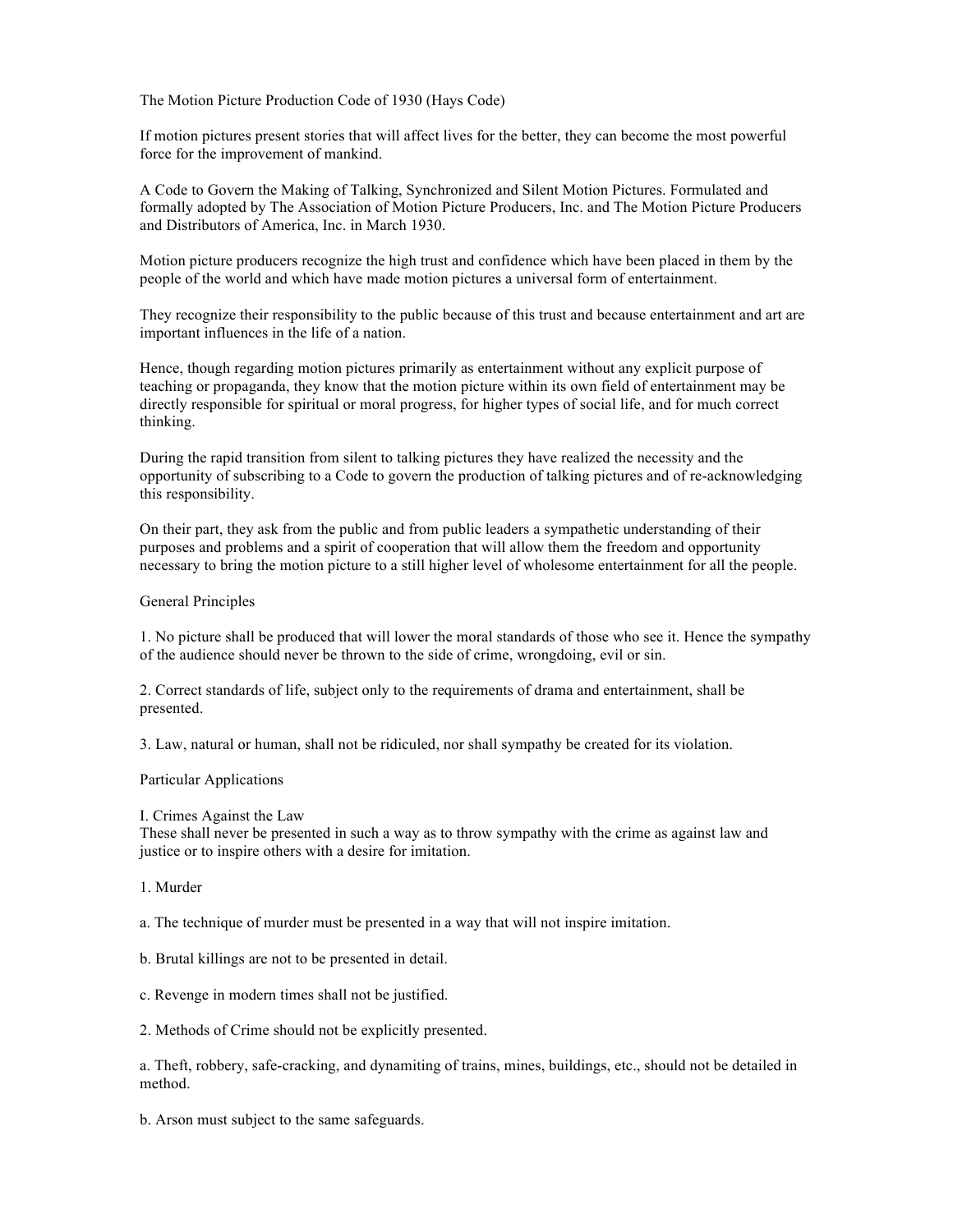c. The use of firearms should be restricted to the essentials.

d. Methods of smuggling should not be presented.

3. Illegal drug traffic must never be presented.

4. The use of liquor in American life, when not required by the plot or for proper characterization, will not be shown.

#### II. Sex

The sanctity of the institution of marriage and the home shall be upheld. Pictures shall not infer that low forms of sex relationship are the accepted or common thing.

1. Adultery, sometimes necessary plot material, must not be explicitly treated, or justified, or presented attractively.

2. Scenes of Passion

a. They should not be introduced when not essential to the plot.

b. Excessive and lustful kissing, lustful embraces, suggestive postures and gestures, are not to be shown.

c. In general passion should so be treated that these scenes do not stimulate the lower and baser element.

3. Seduction or Rape

a. They should never be more than suggested, and only when essential for the plot, and even then never shown by explicit method.

b. They are never the proper subject for comedy.

4. Sex perversion or any inference to it is forbidden.

- 5. White slavery shall not be treated.
- 6. Miscegenation (sex relationships between the white and black races) is forbidden.
- 7. Sex hygiene and venereal diseases are not subjects for motion pictures.
- 8. Scenes of actual child birth, in fact or in silhouette, are never to be presented.
- 9. Children's sex organs are never to be exposed.

#### III. Vulgarity

The treatment of low, disgusting, unpleasant, though not necessarily evil, subjects should always be subject to the dictates of good taste and a regard for the sensibilities of the audience.

## IV. Obscenity

Obscenity in word, gesture, reference, song, joke, or by suggestion (even when likely to be understood only by part of the audience) is forbidden.

### V. Profanity

Pointed profanity (this includes the words, God, Lord, Jesus, Christ - unless used reverently - Hell, S.O.B., damn, Gawd), or every other profane or vulgar expression however used, is forbidden.

#### VI. Costume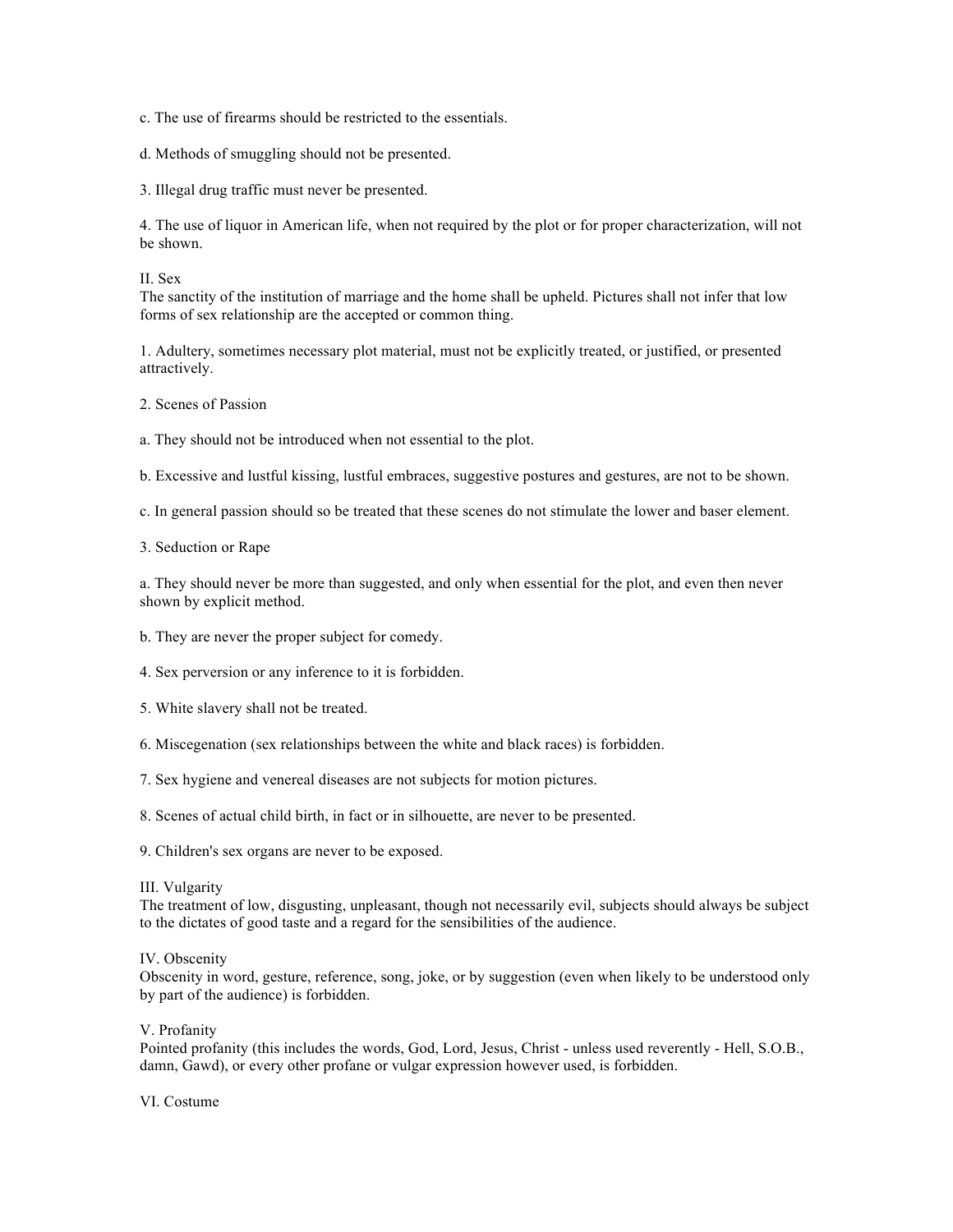1. Complete nudity is never permitted. This includes nudity in fact or in silhouette, or any lecherous or licentious notice thereof by other characters in the picture.

2. Undressing scenes should be avoided, and never used save where essential to the plot.

3. Indecent or undue exposure is forbidden.

4. Dancing or costumes intended to permit undue exposure or indecent movements in the dance are forbidden.

VII. Dances

1. Dances suggesting or representing sexual actions or indecent passions are forbidden.

2. Dances which emphasize indecent movements are to be regarded as obscene.

VIII. Religion

1. No film or episode may throw ridicule on any religious faith.

2. Ministers of religion in their character as ministers of religion should not be used as comic characters or as villains.

3. Ceremonies of any definite religion should be carefully and respectfully handled.

IX. Locations

The treatment of bedrooms must be governed by good taste and delicacy.

X. National Feelings

1. The use of the Flag shall be consistently respectful.

2. The history, institutions, prominent people and citizenry of other nations shall be represented fairly.

XI. Titles Salacious, indecent, or obscene titles shall not be used.

XII. Repellent Subjects

The following subjects must be treated within the careful limits of good taste:

1. Actual hangings or electrocutions as legal punishments for crime.

- 2. Third degree methods.
- 3. Brutality and possible gruesomeness.
- 4. Branding of people or animals.
- 5. Apparent cruelty to children or animals.
- 6. The sale of women, or a woman selling her virtue.
- 7. Surgical operations.

Reasons Supporting the Preamble of the Code

I. Theatrical motion pictures, that is, pictures intended for the theatre as distinct from pictures intended for churches, schools, lecture halls, educational movements, social reform movements, etc., are primarily to be regarded as ENTERTAINMENT.

Mankind has always recognized the importance of entertainment and its value in rebuilding the bodies and souls of human beings.

But it has always recognized that entertainment can be a character either HELPFUL or HARMFUL to the human race, and in consequence has clearly distinguished between:

a. Entertainment which tends to improve the race, or at least to re-create and rebuild human beings exhausted with the realities of life; and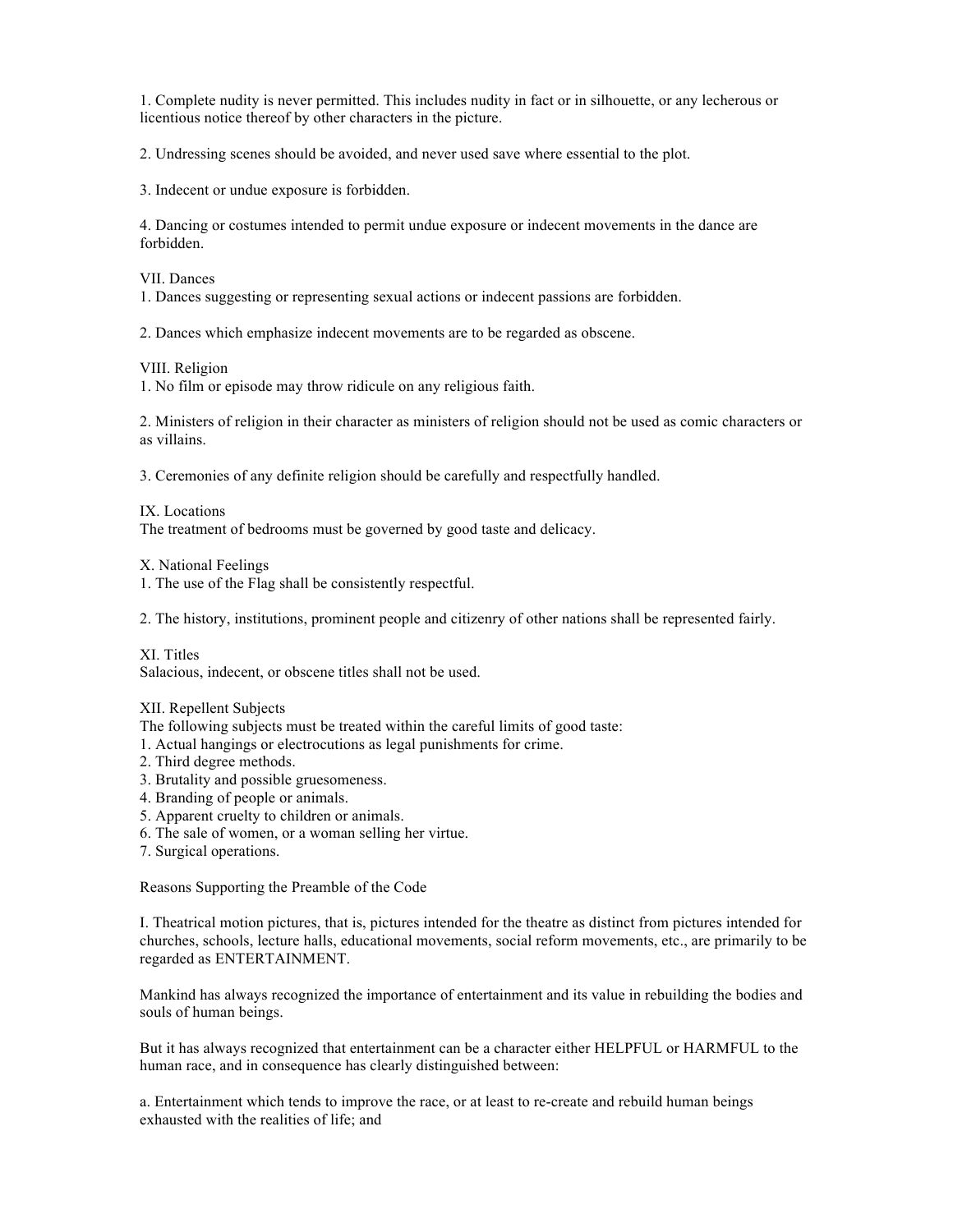b. Entertainment which tends to degrade human beings, or to lower their standards of life and living.

Hence the MORAL IMPORTANCE of entertainment is something which has been universally recognized. It enters intimately into the lives of men and women and affects them closely; it occupies their minds and affections during leisure hours; and ultimately touches the whole of their lives. A man may be judged by his standard of entertainment as easily as by the standard of his work.

So correct entertainment raises the whole standard of a nation.

Wrong entertainment lowers the whole living conditions and moral ideals of a race.

Note, for example, the healthy reactions to healthful sports, like baseball, golf; the unhealthy reactions to sports like cockfighting, bullfighting, bear baiting, etc.

Note, too, the effect on ancient nations of gladiatorial combats, the obscene plays of Roman times, etc.

II. Motion pictures are very important as ART.

Though a new art, possibly a combination art, it has the same object as the other arts, the presentation of human thought, emotion, and experience, in terms of an appeal to the soul through the senses.

Here, as in entertainment,

Art enters intimately into the lives of human beings.

Art can be morally good, lifting men to higher levels. This has been done through good music, great painting, authentic fiction, poetry, drama.

Art can be morally evil it its effects. This is the case clearly enough with unclean art, indecent books, suggestive drama. The effect on the lives of men and women are obvious.

Note: It has often been argued that art itself is unmoral, neither good nor bad. This is true of the THING which is music, painting, poetry, etc. But the THING is the PRODUCT of some person's mind, and the intention of that mind was either good or bad morally when it produced the thing. Besides, the thing has its EFFECT upon those who come into contact with it. In both these ways, that is, as a product of a mind and as the cause of definite effects, it has a deep moral significance and unmistakable moral quality.

Hence: The motion pictures, which are the most popular of modern arts for the masses, have their moral quality from the intention of the minds which produce them and from their effects on the moral lives and reactions of their audiences. This gives them a most important morality.

1. They reproduce the morality of the men who use the pictures as a medium for the expression of their ideas and ideals.

2. They affect the moral standards of those who, through the screen, take in these ideas and ideals.

In the case of motion pictures, the effect may be particularly emphasized because no art has so quick and so widespread an appeal to the masses. It has become in an incredibly short period the art of the multitudes.

III. The motion picture, because of its importance as entertainment and because of the trust placed in it by the peoples of the world, has special MORAL OBLIGATIONS:

A. Most arts appeal to the mature. This art appeals at once to every class, mature, immature, developed, undeveloped, law abiding, criminal. Music has its grades for different classes; so has literature and drama. This art of the motion picture, combining as it does the two fundamental appeals of looking at a picture and listening to a story, at once reaches every class of society.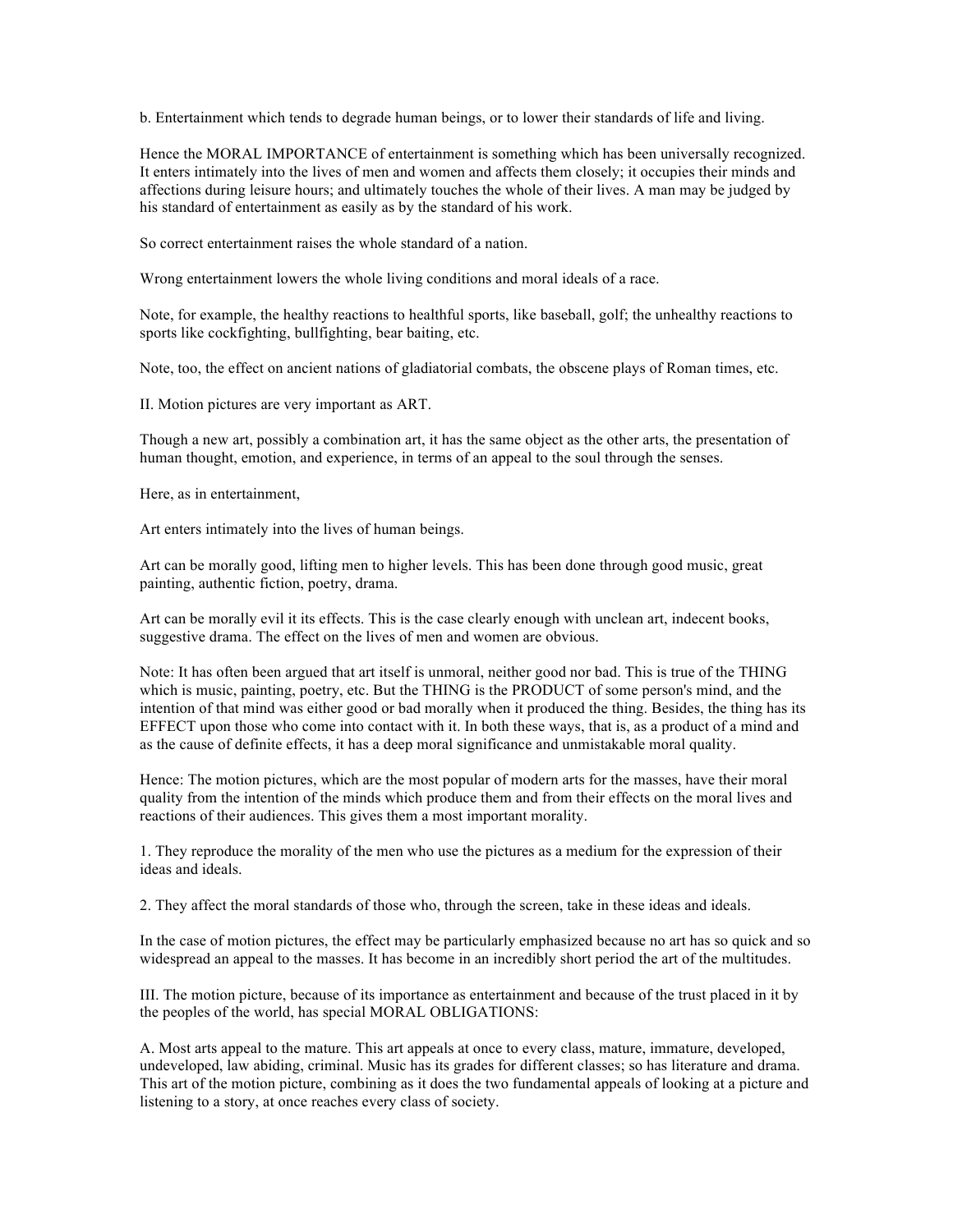B. By reason of the mobility of film and the ease of picture distribution, and because the possibility of duplicating positives in large quantities, this art reaches places unpenetrated by other forms of art.

C. Because of these two facts, it is difficult to produce films intended for only certain classes of people. The exhibitors' theatres are built for the masses, for the cultivated and the rude, the mature and the immature, the self-respecting and the criminal. Films, unlike books and music, can with difficulty be confined to certain selected groups.

D. The latitude given to film material cannot, in consequence, be as wide as the latitude given to book material. In addition:

a. A book describes; a film vividly presents. One presents on a cold page; the other by apparently living people.

b. A book reaches the mind through words merely; a film reaches the eyes and ears through the reproduction of actual events.

c. The reaction of a reader to a book depends largely on the keenness of the reader's imagination; the reaction to a film depends on the vividness of presentation.

Hence many things which might be described or suggested in a book could not possibly be presented in a film.

E. This is also true when comparing the film with the newspaper.

a. Newspapers present by description, films by actual presentation.

b. Newspapers are after the fact and present things as having taken place; the film gives the events in the process of enactment and with apparent reality of life.

F. Everything possible in a play is not possible in a film:

a. Because of the larger audience of the film, and its consequential mixed character. Psychologically, the larger the audience, the lower the moral mass resistance to suggestion.

b. Because through light, enlargement of character, presentation, scenic emphasis, etc., the screen story is brought closer to the audience than the play.

c. The enthusiasm for and interest in the film actors and actresses, developed beyond anything of the sort in history, makes the audience largely sympathetic toward the characters they portray and the stories in which they figure. Hence the audience is more ready to confuse actor and actress and the characters they portray, and it is most receptive of the emotions and ideals presented by the favorite stars.

G. Small communities, remote from sophistication and from the hardening process which often takes place in the ethical and moral standards of larger cities, are easily and readily reached by any sort of film.

H. The grandeur of mass settings, large action, spectacular features, etc., affects and arouses more intensely the emotional side of the audience.

In general, the mobility, popularity, accessibility, emotional appeal, vividness, straightforward presentation of fact in the film make for more intimate contact with a larger audience and for greater emotional appeal.

Hence the larger moral responsibilities of the motion pictures.

Reasons Underlying the General Principles

I. No picture shall be produced which will lower the moral standards of those who see it. Hence the sympathy of the audience should never be thrown to the side of crime, wrong-doing, evil or sin.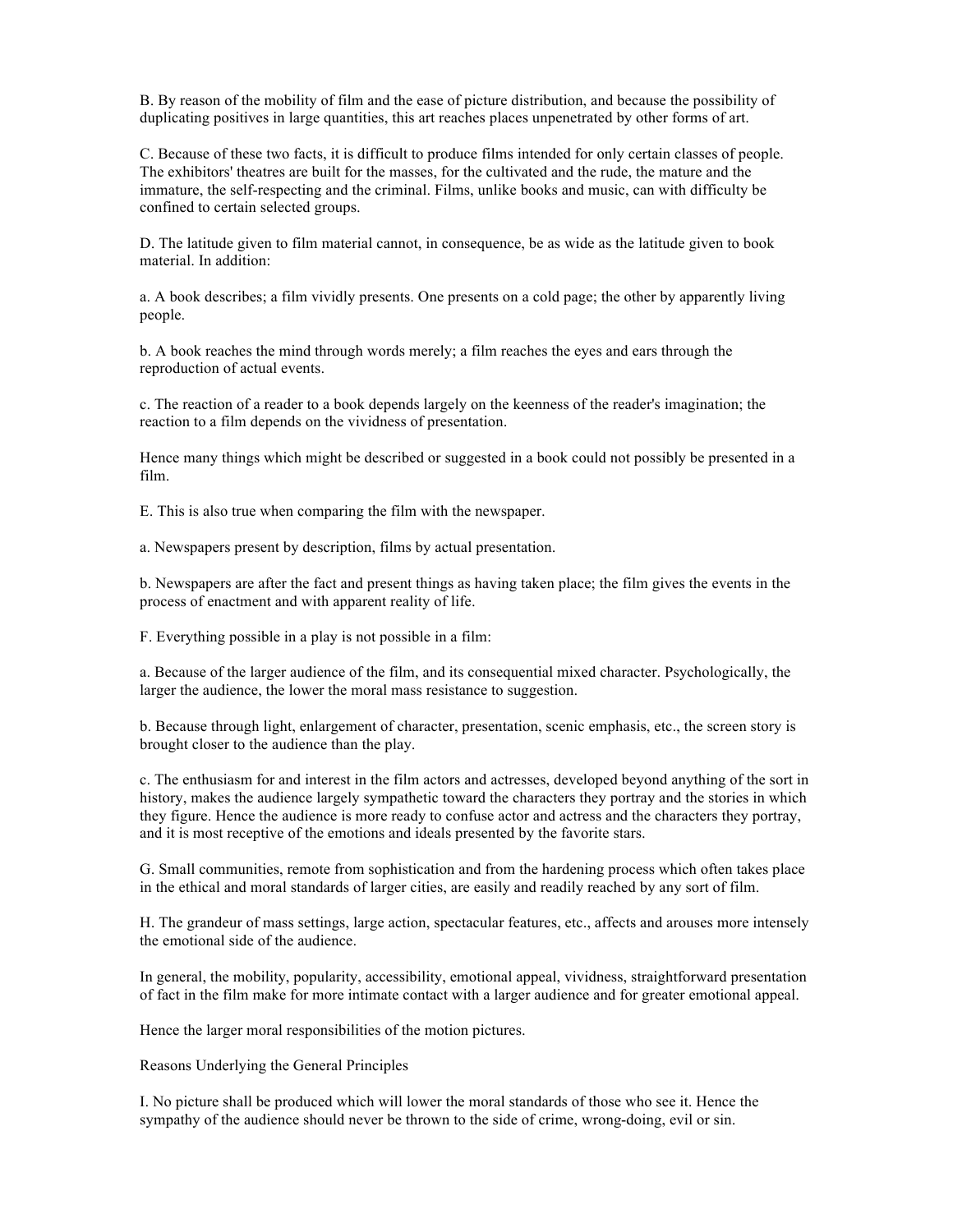This is done:

1. When evil is made to appear attractive and alluring, and good is made to appear unattractive.

2. When the sympathy of the audience is thrown on the side of crime, wrongdoing, evil, sin. The same is true of a film that would thrown sympathy against goodness, honor, innocence, purity or honesty.

Note: Sympathy with a person who sins is not the same as sympathy with the sin or crime of which he is guilty. We may feel sorry for the plight of the murderer or even understand the circumstances which led him to his crime: we may not feel sympathy with the wrong which he has done. The presentation of evil is often essential for art or fiction or drama. This in itself is not wrong provided:

a. That evil is not presented alluringly. Even if later in the film the evil is condemned or punished, it must not be allowed to appear so attractive that the audience's emotions are drawn to desire or approve so strongly that later the condemnation is forgotten and only the apparent joy of sin is remembered.

b. That throughout, the audience feels sure that evil is wrong and good is right.

II. Correct standards of life shall, as far as possible, be presented.

A wide knowledge of life and of living is made possible through the film. When right standards are consistently presented, the motion picture exercises the most powerful influences. It builds character, develops right ideals, inculcates correct principles, and all this in attractive story form.

If motion pictures consistently hold up for admiration high types of characters and present stories that will affect lives for the better, they can become the most powerful force for the improvement of mankind.

III. Law, natural or human, shall not be ridiculed, nor shall sympathy be created for its violation.

By natural law is understood the law which is written in the hearts of all mankind, the greater underlying principles of right and justice dictated by conscience.

By human law is understood the law written by civilized nations.

1. The presentation of crimes against the law is often necessary for the carrying out of the plot. But the presentation must not throw sympathy with the crime as against the law nor with the criminal as against those who punish him.

2. The courts of the land should not be presented as unjust. This does not mean that a single court may not be presented as unjust, much less that a single court official must not be presented this way. But the court system of the country must not suffer as a result of this presentation.

Reasons Underlying the Particular Applications

I. Sin and evil enter into the story of human beings and hence in themselves are valid dramatic material.

II. In the use of this material, it must be distinguished between sin which repels by it very nature, and sins which often attract.

a. In the first class come murder, most theft, many legal crimes, lying, hypocrisy, cruelty, etc.

b. In the second class come sex sins, sins and crimes of apparent heroism, such as banditry, daring thefts, leadership in evil, organized crime, revenge, etc.

The first class needs less care in treatment, as sins and crimes of this class are naturally unattractive. The audience instinctively condemns all such and is repelled.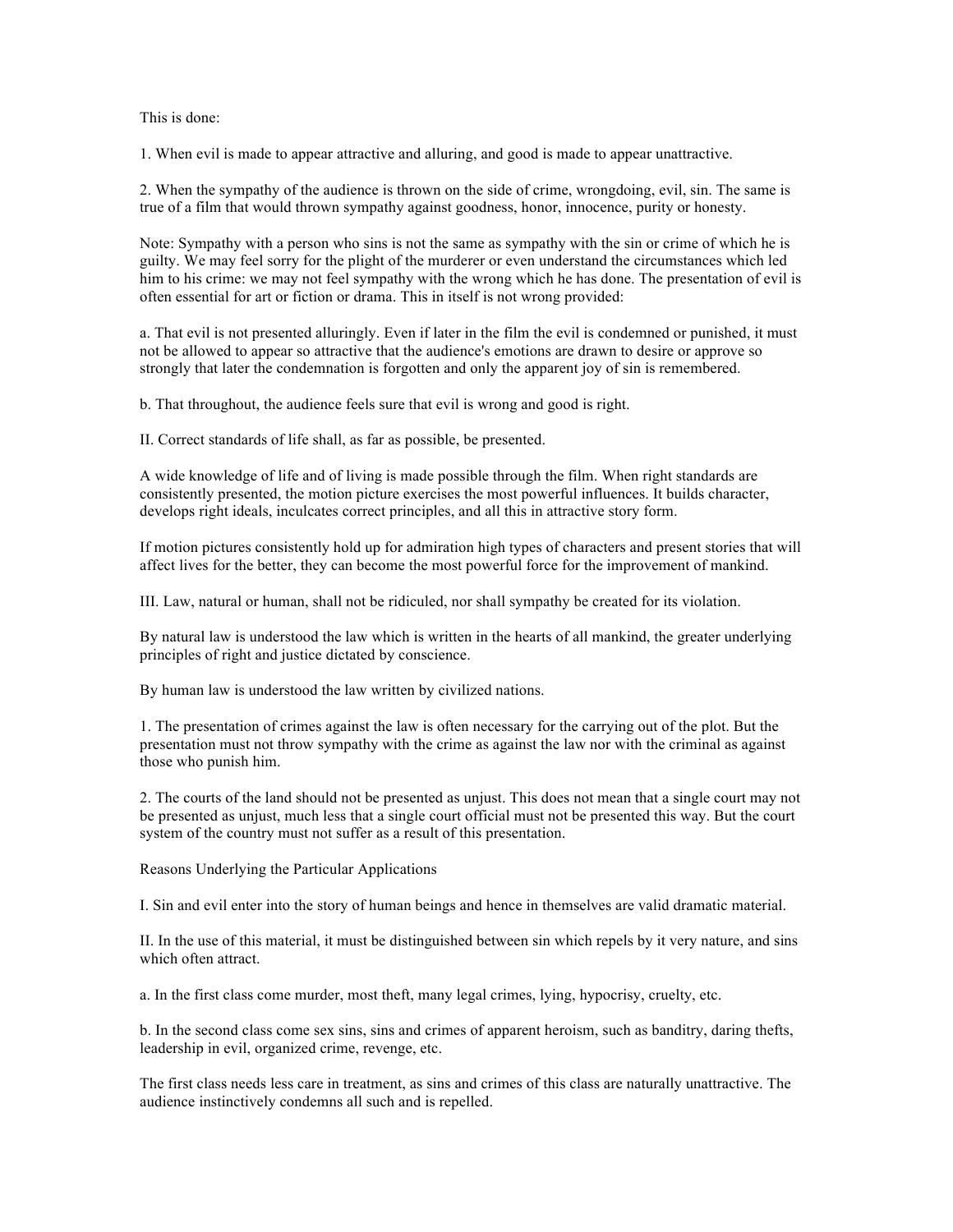Hence the important objective must be to avoid the hardening of the audience, especially of those who are young and impressionable, to the thought and fact of crime. People can become accustomed even to murder, cruelty, brutality, and repellent crimes, if these are too frequently repeated.

The second class needs great care in handling, as the response of human nature to their appeal is obvious. This is treated more fully below.

III. A careful distinction can be made between films intended for general distribution, and films intended for use in theatres restricted to a limited audience. Themes and plots quite appropriate for the latter would be altogether out of place and dangerous in the former.

Note: The practice of using a general theatre and limiting its patronage to "Adults Only" is not completely satisfactory and is only partially effective.

However, maturer minds may easily understand and accept without harm subject matter in plots which do younger people positive harm.

Hence: If there should be created a special type of theatre, catering exclusively to an adult audience, for plays of this character (plays with problem themes, difficult discussions and maturer treatment) it would seem to afford an outlet, which does not now exist, for pictures unsuitable for general distribution but permissible for exhibitions to a restricted audience.

I. Crimes Against the Law The treatment of crimes against the law must not:

- 1. Teach methods of crime.
- 2. Inspire potential criminals with a desire for imitation.
- 3. Make criminals seem heroic and justified.

Revenge in modern times shall not be justified. In lands and ages of less developed civilization and moral principles, revenge may sometimes be presented. This would be the case especially in places where no law exists to cover the crime because of which revenge is committed.

Because of its evil consequences, the drug traffic should not be presented in any form. The existence of the trade should not be brought to the attention of audiences.

The use of liquor should never be excessively presented. In scenes from American life, the necessities of plot and proper characterization alone justify its use. And in this case, it should be shown with moderation.

# II. Sex

Out of a regard for the sanctity of marriage and the home, the triangle, that is, the love of a third party for one already married, needs careful handling. The treatment should not throw sympathy against marriage as an institution.

Scenes of passion must be treated with an honest acknowledgement of human nature and its normal reactions. Many scenes cannot be presented without arousing dangerous emotions on the part of the immature, the young or the criminal classes.

Even within the limits of pure love, certain facts have been universally regarded by lawmakers as outside the limits of safe presentation.

In the case of impure love, the love which society has always regarded as wrong and which has been banned by divine law, the following are important:

1. Impure love must not be presented as attractive and beautiful.

2. It must not be the subject of comedy or farce, or treated as material for laughter.